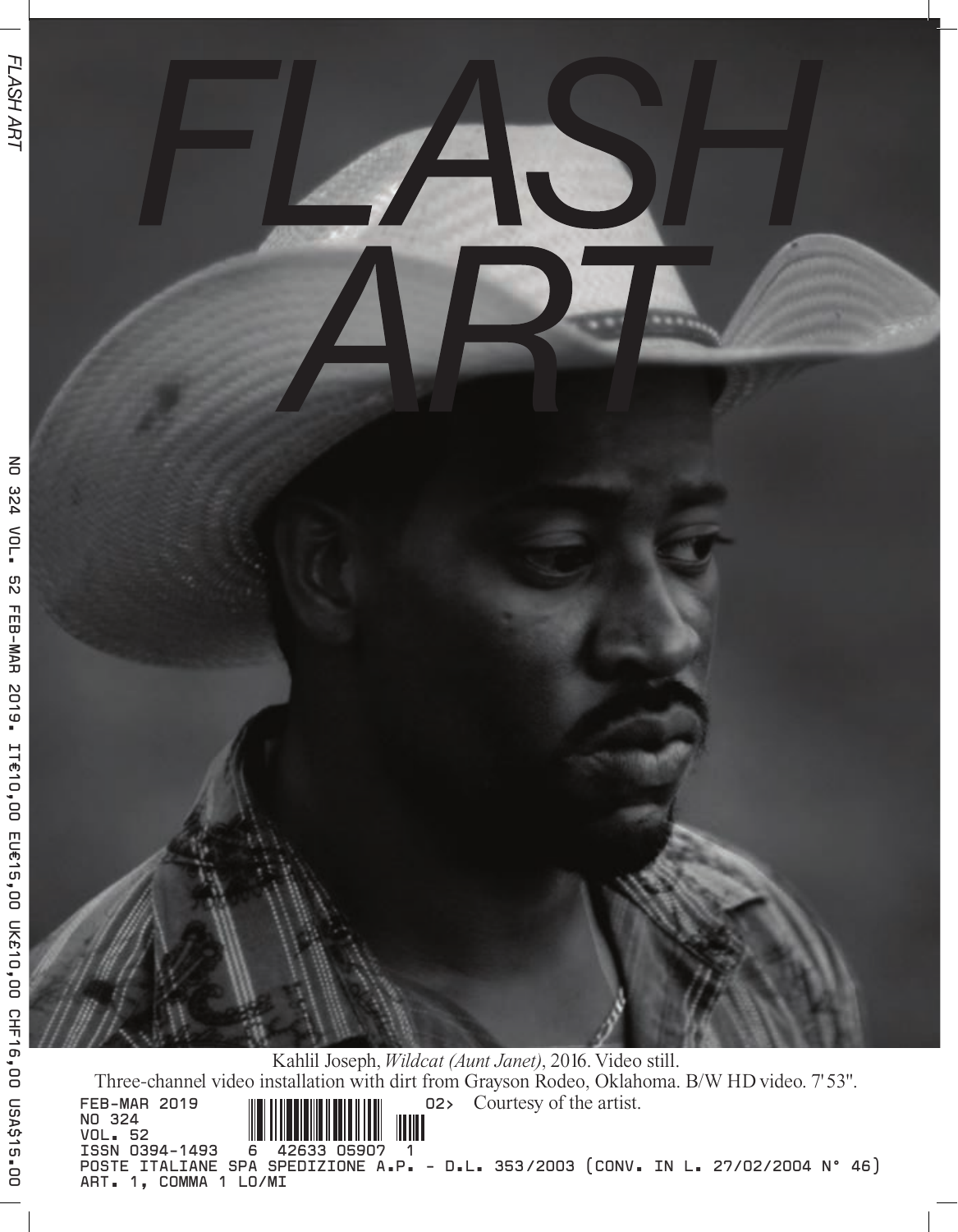# On View 23 – 29

International exhibitions selected by

- 24 Elena Filipovic Director of Kunsthalle Basel, Switzerland
- 25 Hou Hanru Artistic director of MAXXI, Roma, Italy
- 26 Evelyne Jouanno Founding director and curator of Ars Citizen
- 27 Simone Menegoi Artistic director of Arte Fiera, Bologna, Italy
- 28 Listings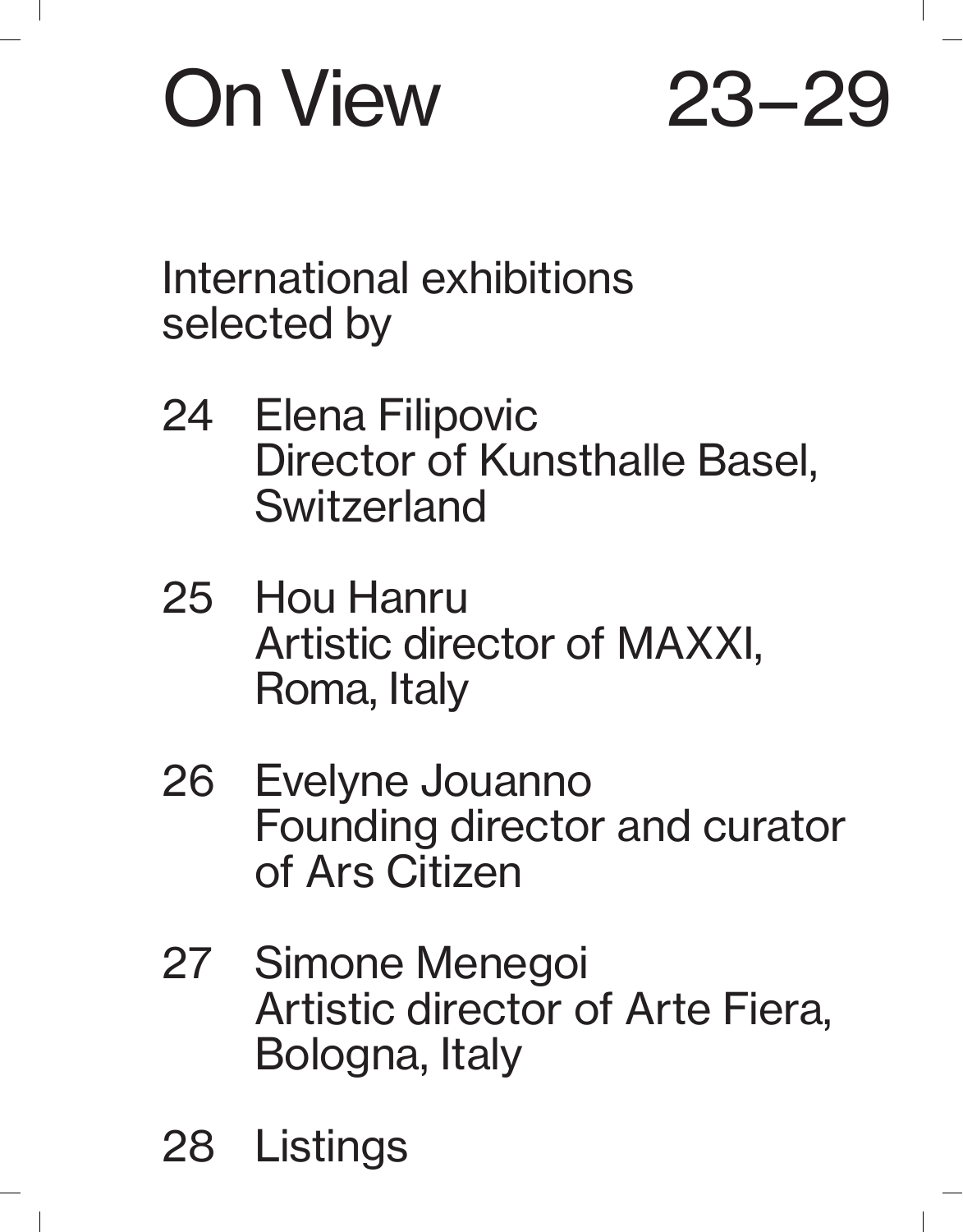

Cady Noland, Untitled (Brick Wall), 1994–95. Private collection (US). Installation view at Museum für Moderne Kunst (MMK), Frankfurt, 2019. Photography by Axel Schneider. Courtesy of the artist.



Andra Ursuta, Vanilla Isis. Installation view at Fondazione Sandretto Re Rebaudengo, Torino, 2019. Photography by Giorgio Perottino. Courtesy of Fondazione Sandretto Re Rebaudengo, Torino.

Cady Noland Museum für Moderne Kunst (MMK) Until Mar 31, 2019 Frankfurt, Domstraße 10

No artist has so succinctly translated the essential violence of late capitalist America into both form and a renegade artistic strategy. This coup of an exhibition, curated by Susanne Pfe er and showcasing more than 80 of the artist's pieces, many not seen in several decades, is a must see.

Sophie Jung, The Bigger Sleep Kunstmuseum Basel-Gegenwart Until Feb 3, 2019 Basel, St. Alban-Rheinweg 60

Glistening in the silver lamé floorin that is the stage for this exhibition and its repeated live performances, Sophie Jung's solo show as winner of the Manor Art Prize was an enthralling meander through the associative cacophony that is this young artist's mind.



Sophie Jung, The Bigger Sleep, 2018. Live performance at Kunstmuseum Basel, 2018. Photography by Julian Salinas. Courtesy of Kunstmuseum Basel, Basel.

Andra Ursuta Fondazione Sandretto Re Rebaudengo Until Mar 31, 2019 Torino, Via Modane 16

Visceral, unapologetic, relentlessly badass, few artists of her generation matter as much as Andra Ursuta. This exhibition celebrates that.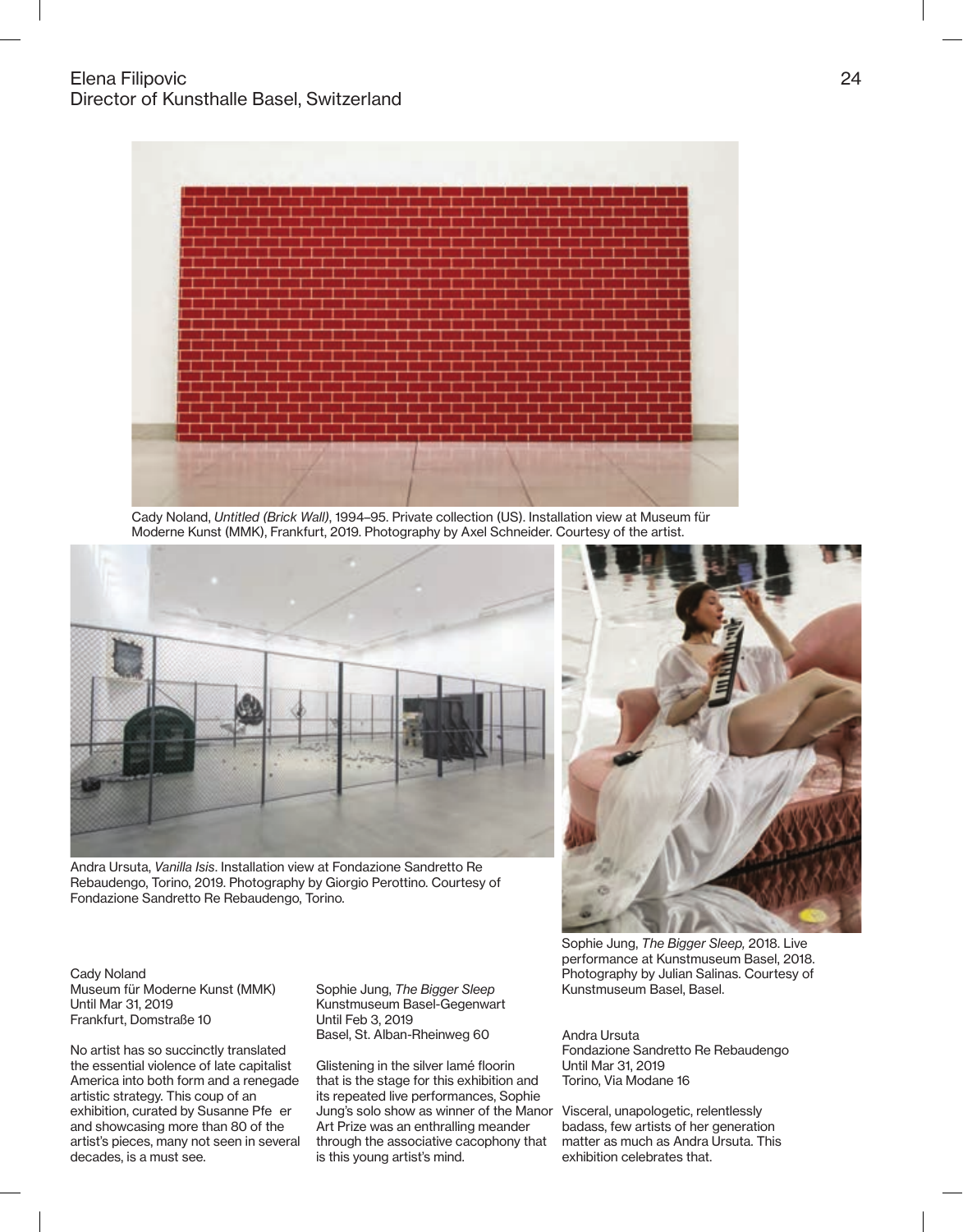### Hou Hanru Artistic Director of MAXXI, Roma, Italy 25



Zhu Xi, Dream Scriptures, 2016. Installation view at "Proregress: The 12th Shanghai Biennale", Power Station of Art, Shanghai, 2018. Photography by Jiang Wenyi. Courtesy of Power Station of Art, Shanghai.



Carlo Levi, Due nudi, 1940. 39 × 51 in. Photography by Riccardo Lodovici. Courtesy of Fondazione Carlo Levi, Roma.



Ciprian Muresan, Leap into the Void, After Three Seconds, 2004. B/W print. 27.5 × 39 in. Courtesy of the artist and Centre Pompidou, Paris.

A Romanian Cycle in the collection of Centre Pompidou Until end of May Paris, Place Georges-Pompidou

This is a very intelligent and relevant introduction to the Romanian art scene of the last decades. Merging physically in the global collection of the Pompidou, curator Cuauhtémoc Medina, with a wonderful works from historical figu es to contemporary talents, beautifully cut through the collection spaces like a flux f migrants, recalling both the life trajectories of the artists and the transformation of the modern and contemporary world at large.

Shanghai Biennale 2019 Power Station of Art Until Mar 10, 2019 Shanghai, 200 Huayuangang Road, Huangpu District

With its theme "Proregression", the great number of artists from all around the world—especially from Latin America and Asia—has provided a very timely overlook on the contradictory world today, and energetic visions and practices of resistance to dominant ideologies.

Le Violon d'Ingres Villa Medici Until Feb 3, 2019 Roma, Viale della Trinità dei Monti 1

With the "amateur" works of historical figu es of literature, cinema, music and art, this project reveals their "secondary" but fascinating passions and talents in the visual arts, demonstrating the complete and complex substances in their creativity.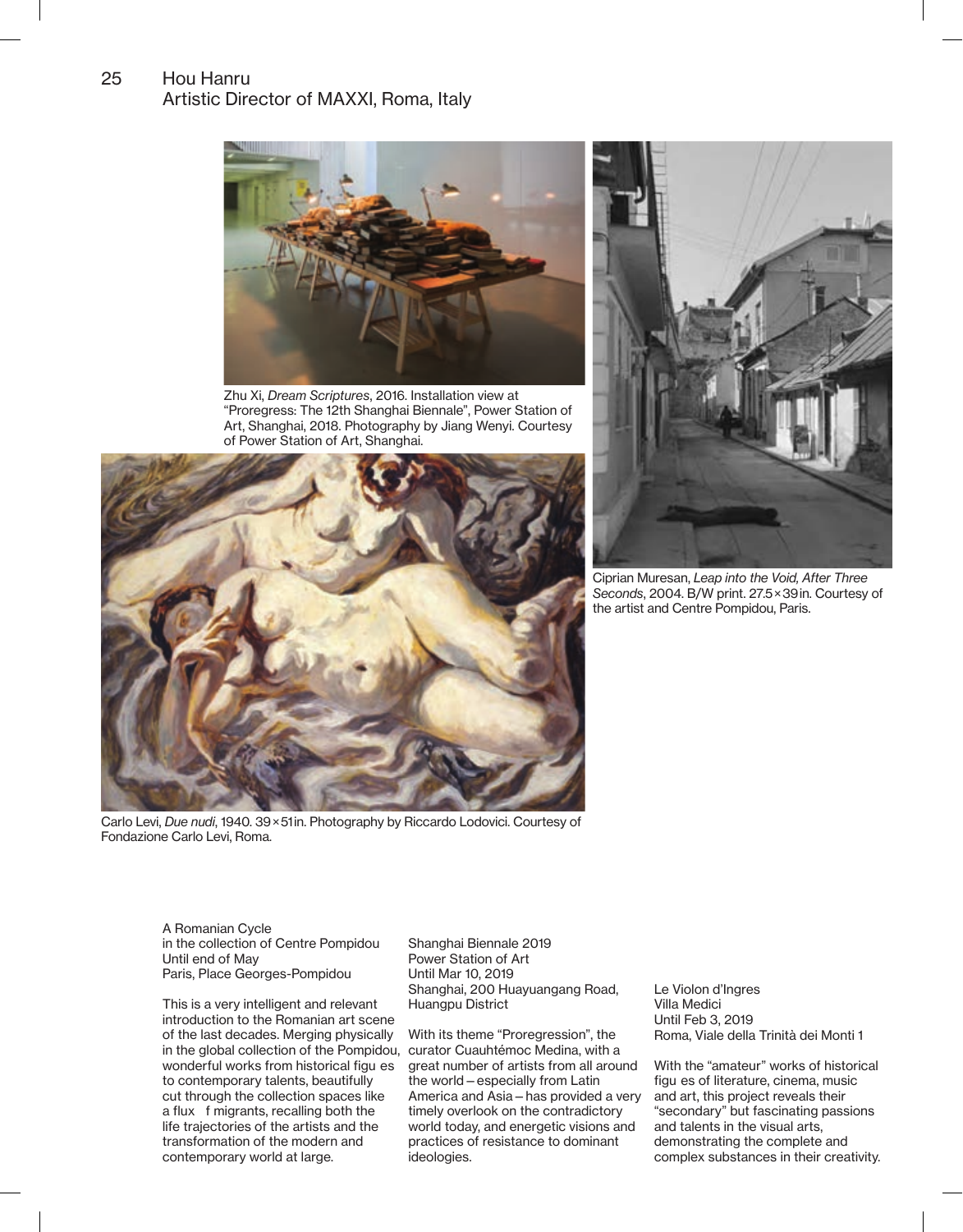## Evelyne Jouanno 26 Founding Director and Curator of Ars Citizen







Eames House Living Room. Photography by<br>Antonia Mulas. Courtesy of Eames Office C. Antonia Mulas. Courtesy of Eames Office



Halil Altındere, MOBESE (Gold Camera), 2011. Photography by Murat German. Courtesy of the Artist and PILOT Gallery, Istanbul.

The World of Charles and Ray Eames Oakland Museum of California Until Feb 18, 2019 Oakland, 1000 Oak St.

Because Eames is more than a chair. This major retrospective is a precious insight into the legacy and fecund universe of the pioneering Californian husband-and-wife team whose impact on postwar modern architecture, design and visual culture continues to inspire.

Collecting Matta-Clark. La raccolta Berg. The Street, Where the World is Made Opere, documenti e ephemera (The Berg collection. Works, documents and ephemera) Accademia di San Luca Until Feb 25, 2019 Roma, Piazza dell'Accademia di San Luca 77

Because fundamentals are rare… and when they are like Gordon Matta-Clark, this combination of fugitive life and vanished ephemeral projects, any relics become a capital legacy that reminds us of the immense potential in art.

MAXXI, National Museum of 21st Century Arts Until Apr 28, 2019 Roma, Via Guido Reni 4A

Because Hou Hanru signs one of his massive statement shows reflecting hi obsessions and unique talent to explore and describe the fertile, critical and often visionary interaction between artists, architects and the changing nature of urban environment. And because it is not another vague "street art" exhibition: you won't find a y graffiti ork here!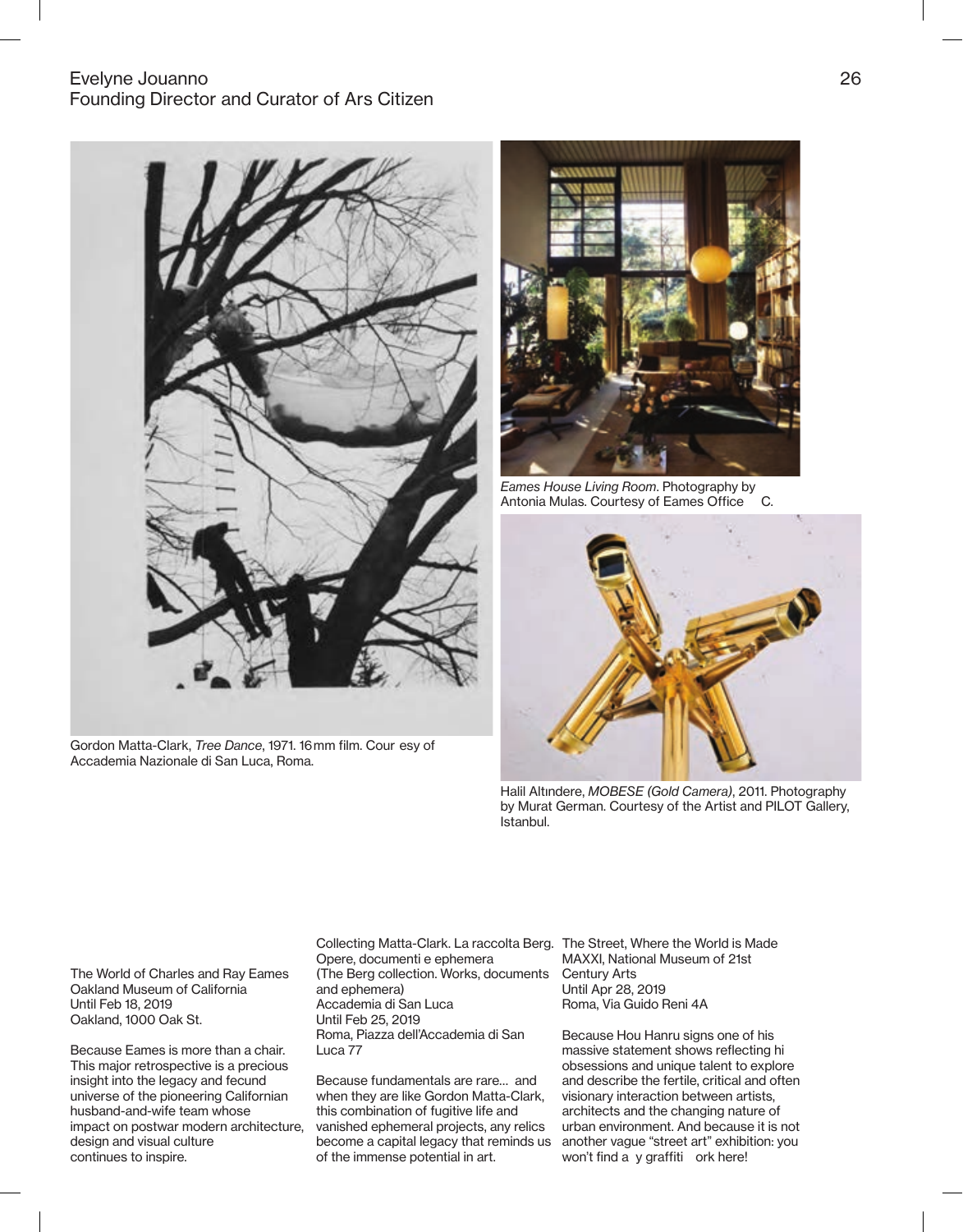# 27 Simone Menegoi Artistic Director of Arte Fiera, Bologna, Italy



Oscar Giaconia, "Hoysteria." Exhibition view at GAMeC, Bergamo, 2019. Photography by Antonio Maniscalco. Courtesy of GAMeC, Bergamo.



Goran Trbuljak, I do not wish to show anything new or original, 1971. Type-set print on paper. 23 × 16 in. Photography by Carlo Favero. Courtesy of the artist and P420, Bologna.



Eva Marisaldi, "Trasporto Eccezionale." Exhibition view at PAC – Padiglione d'Arte Contemporanea, Milano. Photography by Claudia Capelli. Courtesy of PAC – Padiglione d'Arte Contemporanea, Milano.

Eva Marisaldi, Exceptional Transport Padiglione d'Arte Contemporanea (PAC) Until Feb 24, 2019 Until Feb 3, 2019 Milano, Via Palestro 14

The long-awaited mid-career retrospective of one of the most interesting, most influe tial Italian artists of her generation.

Oscar Giaconia, Hoysteria GAMeC Bergamo, Via San Tomaso 53

Between painting (with manic technical execution) and installations, this is the fir t institutional show of an artist with a love of metamorphoses, the spurious and the monstrous.

Goran Trbuljak, Before and After **Retrospective** Villa delle Rose Until Mar 24, 2019 Bologna, Via Saragozza 228/230

The fir t retrospective of a solitary master of Eastern European conceptualism; a journey of about fi ty years that ranges from the deconstruction of the artist's figu e to the paradoxical—and ironic—revival of painting.